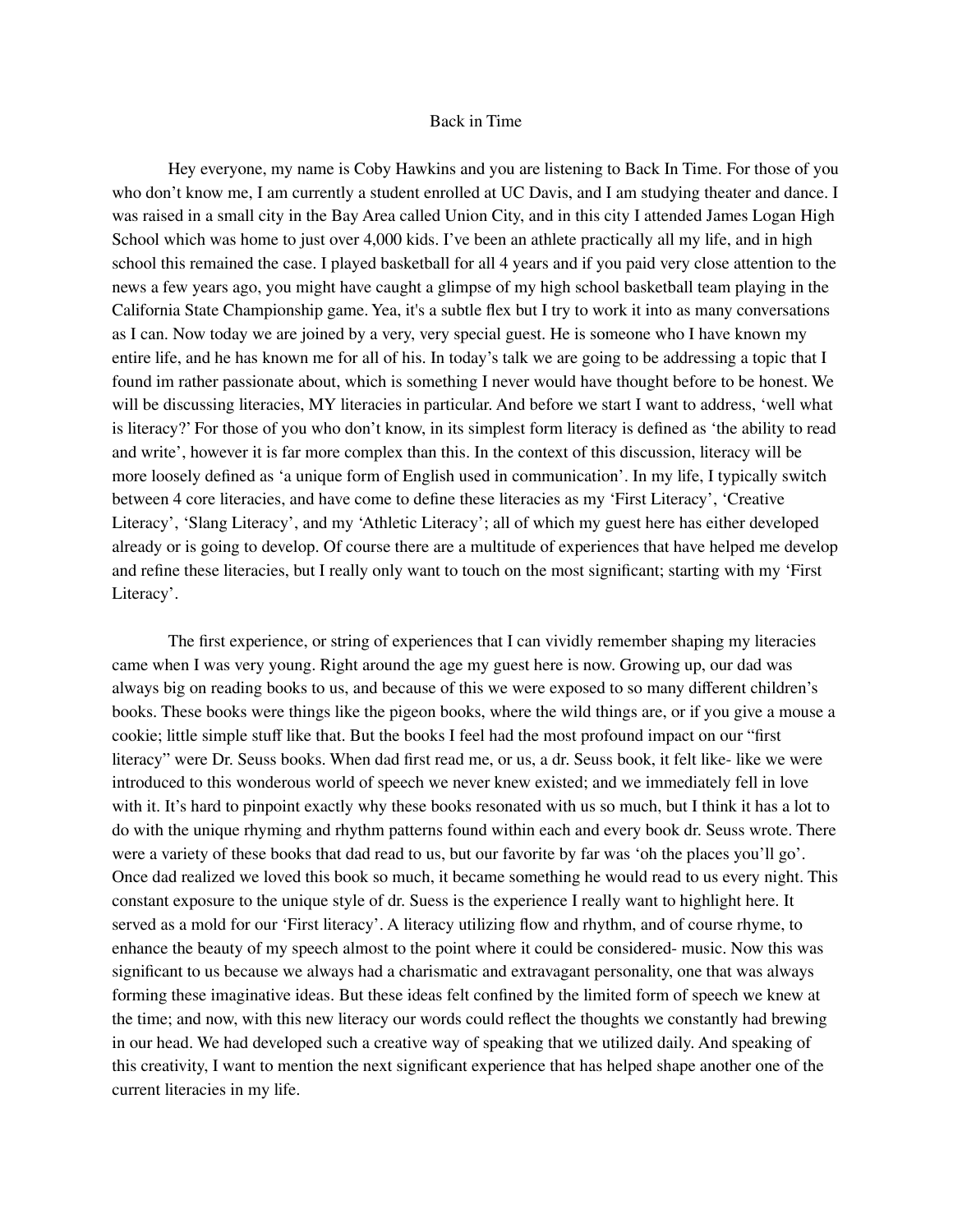This next experience came when I was in 8th grade. I had an English teacher named Mr. Varela. When I first met him I figured he'd be like any other teacher, one who taught a subject that I wasn't very fond of, assigned me a lot of work I didn't want to do, and then gave me a grade that- at the time I didn't really care about; but I could not have been more wrong. Varela asked everyone to bring a brand new notebook with them on the first day of class, so like I was asked, I bought a brand new notebook and brought it with me to class on the first day. Rather than starting with an icebreaker, or a real introduction, the moment we got to class Varela asked us to write a story- any story. I mean this was a huge shock for me because I loved creative writing but never really got the chance to use it in school. I wrote a story about two boys on the road after running away from home, which I was very proud of at the time, but Varela assured me that with more detail the story would be so much better. Over the next year this is exactly what we worked on in class, and our notebooks became our most valuable asset. Practically every activity we did in this class was tailored towards expanding on the creativity and the detail found within our writing. We performed many different writing activities in our notebooks, things like writing short stories or describing scenery down to the smallest detail, or one of my personal favorites was when we were given a topic, and we had to come up with as many words as we possibly could that fit within that topic, and not to brag but I was pretty damn good at it. Varela's class truly allowed me to express how I was feeling through my writing, and gave me a chance to see just how vivid I could make my writing. At the end of the year we were tasked with going back to the first story we wrote in class, and re-writing it, keeping in mind all that we had learned over the year. When my story was complete I finally understood how much I had grown as a writer. My storytelling had improved tremendously, and the detail that I was able to incorporate into the story was nothing like I could have ever imagined using before. Mr. Varela and his class helped shape another one of the four core literacies I use in my life, a literacy I now refer to as my 'Creative Literacy'. Like I mentioned earlier this literacy consists of heavy detail to vividly describe something, which is why it is my primary literacy when writing stories or anything creative.

The third of the four core literacies that I primarily use is something I call my 'Slang Literacy". Now this one is pretty self-explanatory, as it encompasses all of the 'slang' terminology and speech I use in my daily life. Out of all my core literacies, I would say that this literacy is the one I use most often. But I want to mention that when people hear the word 'slang', there is typically some sort of negative connotation associated with it. In my eyes slang is just a more casual way of speaking. My 'slang' includes - specific phrases I have heard over the years - shortened versions of words - and there is a specific way that I speak that's hard to describe but think of it as taking everything you learned about how to speak properly and setting it aside for a little. Now there are A LOT of experiences that have helped shape this literacy, but if I were to point out one experience that has influenced it the most it would have to be my years in high school. See I went to a very diverse high school with a wide variety of kids, and there were definitely some really really smart kids but it was almost as if they were- outliers. Like it seemed as if there were a lot of kids who had no intention of going to college, it was like they didn't want to be in school altogether. And because kids like this made up a vast population of the school it became a culture in a way to focus on popularity rather than academics, and it was almost a necessity to learn how to communicate within this distinct culture otherwise you would be alienating yourself from a large portion of students. Right now it may seem a little confusing so let me explain what literacy was like in this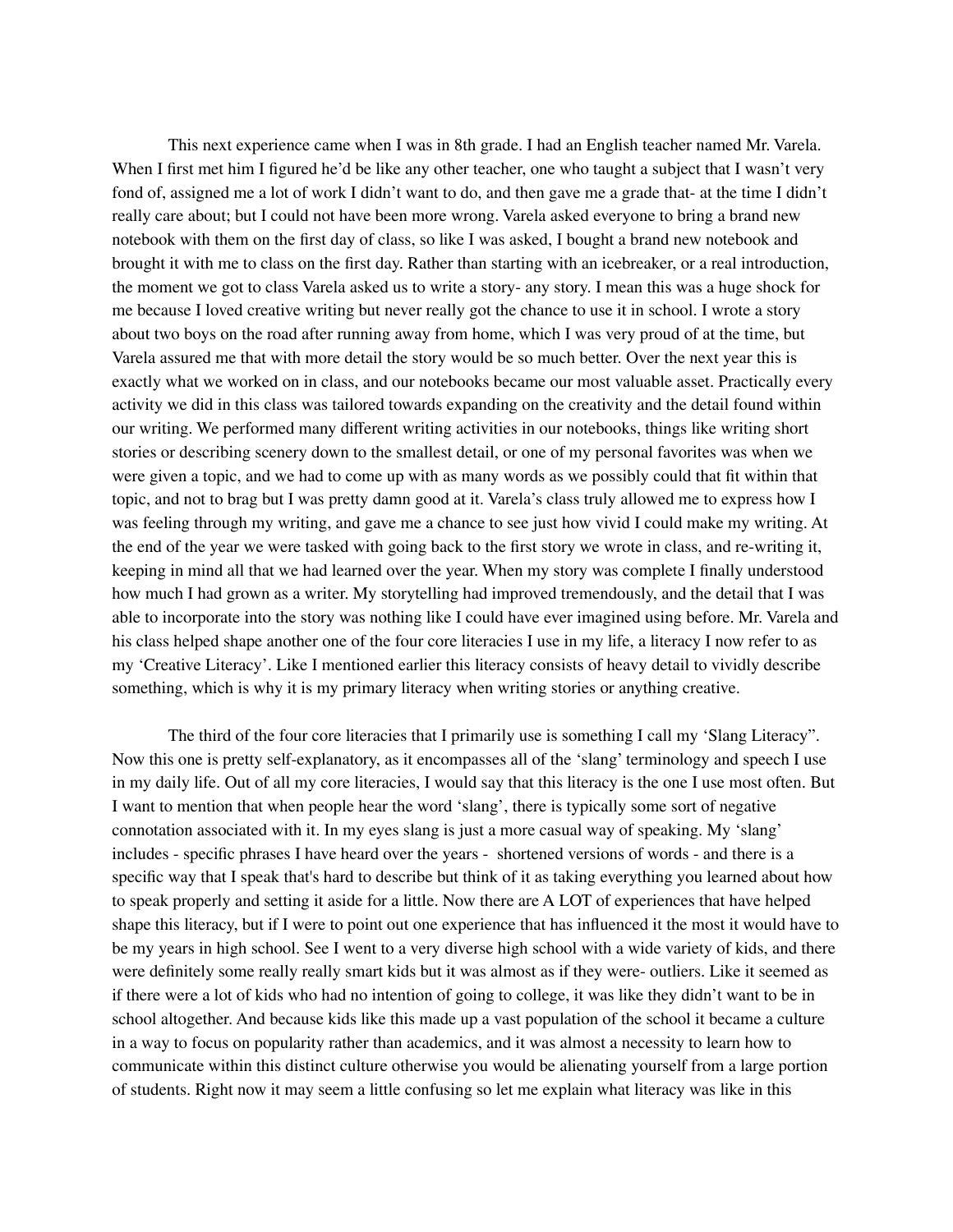culture. In this culture, literacy was more- broken. Now I don't mean this in a bad way, rather it's really the only way I can describe it. It utilized unique speech patterns, shortened words and phrases, a specific tone that oozed with confidence and swag, and a lot of cussing. But I would understand if people would want to avoid this culture altogether, and a lot of kids did, I wasn't one of them. I was constantly code-switching at school from my time in the classroom to my time outside of it, and by doing this so often while remaining intertwined in this culture for 4 years, it was only natural that it played a massive role in shaping one of my core literacies.

And with all of this being said I want to touch on my final core literacy, a literacy I refer to as my 'athletic literacy'. We grew up in an athletic family with both of our parents playing sports in college, so I mean it was only natural that we gravitated towards sports at a very young age. And when I say we gravitated towards sports I MEAN it. Matter of fact I bet If you name a sport right now, we have played it at some point in our life. And we have always been just intertwined in a sports environment. All of my friends now have either played or currently play sports, and there is always some sort of sports game on in my house. Now I really want to say that it is simply impossible to pinpoint just one experience that has had the most significant impact in shaping this literacy because I have always been so deeply invested in sports and athletics. So this literacy consists of a culmination of phrases, terms, references, and tones that I have picked up from all of the different sports I have played in my life, and the specific athletic environment that is always brewing in my household. Many of the coaches I have played for had specific terminology and phrases that they used regularly, and I took many of these and implemented them into my own literacy. Within this overall core literacy, there were separate subsections that separated each of the sports and the specific literacy that I acquired from that sport, so as you can probably guess it is one of my most vast literacies. The only thing is that sports teams and fandoms are a specific discourse community, and because of this my athletic literacy is one I can only really use with those who also find themselves in this community. And those who aren't in it will just be utterly confused and for very good reason, as not only are there confusing terms that are used, but there are also many many references that are made that just won't make sense. In terms of the certain subsections of this literacy, I would say the most prominent one I have developed came from the sport of basketball. I have played basketball longer than any other sport, having played for over 8 years, so it is rather obvious that this sub-literacy is the most extensive out of the bunch. It has gotten to the point where I have started using basketball terminology in everyday conversations. But all 4 of these core literacies play a massive role in my life, and I honestly don't know what I would do without them.

To wrap things up I want my guest here to know something. Look kid, I really just want to make one thing crystal clear. Each and every one of these literacies adds to who you are as a person. They are your history, your past experiences; they are a piece of you. And I do want you to understand that they aren't the only thing that has shaped you, but they are a big contributing factor. And don't get me wrong, it is invaluable that you learn some common form of English so that you always have some way to communicate with people, but at the same time you need to embrace these distinct forms of English that you have created and will eventually create more of. They are special and should be treated as such. I mean, this is only a portion of the many, many experiences that have and will inevitably shape your future literacies, so make sure you always remain open-minded. But I would be naive if I tried to claim that